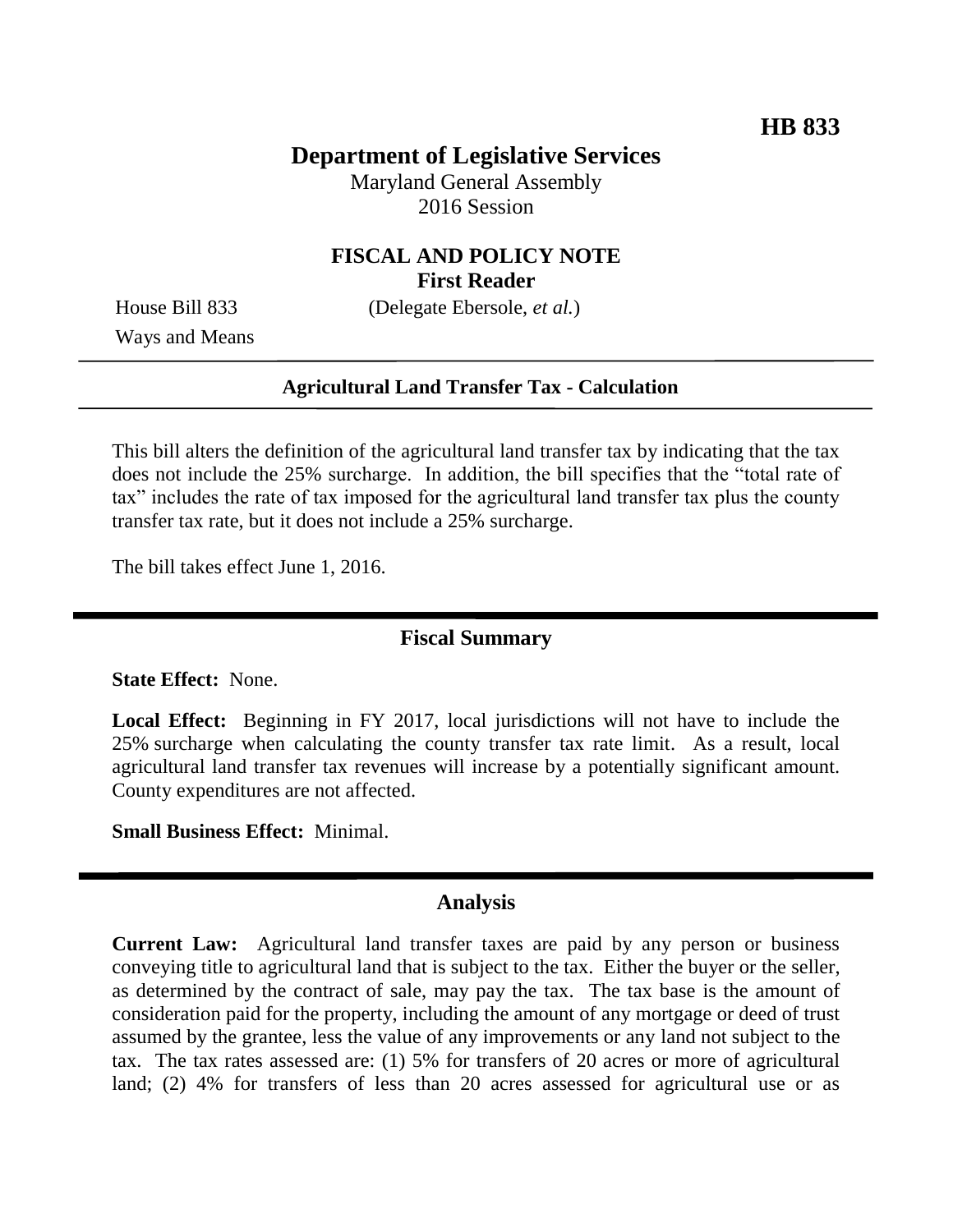unimproved agricultural land; or (3) 3% for transfers of less than 20 acres assessed as improved agricultural land or agricultural land with certain site improvements.

The transfer tax is reduced by 25% for each consecutive full taxable year before the transfer was made if the assessment was based on other than farm or agricultural use. A 25% surcharge is imposed on an instrument of writing transferring title of certain agricultural land. The surcharge does not apply to transfers of agricultural land to a child or grandchild of the owner.

All subdivisions have the authority to impose the agricultural land transfer tax under the rates and limitations set by State law. Unless a greater rate of tax was imposed before July 1, 1979, a county may not impose a county transfer tax on a transfer subject to the agricultural land transfer tax at a rate greater than the county rate applicable to the transfer of improved residential property in that county. If a county has imposed a county transfer tax at a rate that exceeds the rate applicable to the transfer of improved residential property, the total rate of tax that applies to a transfer subject to the agricultural land transfer tax may not exceed 5% plus the rate that applies to improved residential property under the county transfer tax. If the total rate of tax that applies to a transfer subject to the agricultural land transfer tax exceeds the maximum rate allowed the tax that applies to the transfer is payable at the rate specified for the agricultural land transfer tax; and the rate of the county transfer tax must be reduced as necessary to comply with the 5% limit.

**Background:** In preparation to construct an elementary school, the Montgomery County Board of Education condemned the Phillips' farm and paid the family an agreed amount of \$4,142,500 in compensation. From this amount, the county board deducted \$289,760 in taxes, including \$165,528 for the State agricultural land transfer tax plus 25%, or \$41,382, in the State surcharge, and \$82,850 for the county farmland transfer tax. The taxes reduced the Phillips' net from the sale to \$3,852,740. In March 2013, the Phillips sued to recover the \$41,382 surcharge from the county, contending that the surcharge must be included in county farmland transfer tax and not in addition to that assessment. The Maryland Tax Court affirmed the county's denial of the plaintiffs' request for the refund, holding the surcharge was collected in addition to the transfer tax. The plaintiffs appealed the decision to the Montgomery County Circuit Court, which reversed the tax court and awarded the plaintiffs the surcharge payment plus interest from the date of payment by the plaintiffs to the date of return. In turn, the county sought review by the Court of Special Appeals, which certified the case to the Court of Appeals to determine whether the State surcharge is part of the total rate of tax that applies to the agricultural land transfer tax.

HB 833/ Page 2 The county maintained that the State surcharge was a component of the State tax that was not included in the State agricultural land transfer tax rate, and, accordingly, the county farmland transfer tax was not reduced or otherwise affected by the amount of the State surcharge. The plaintiffs meanwhile argued that the plain language of  $\S 13-407(a)(2)$  and (3) of the Tax–Property Article and the relevant county ordinance provided that a 6% tax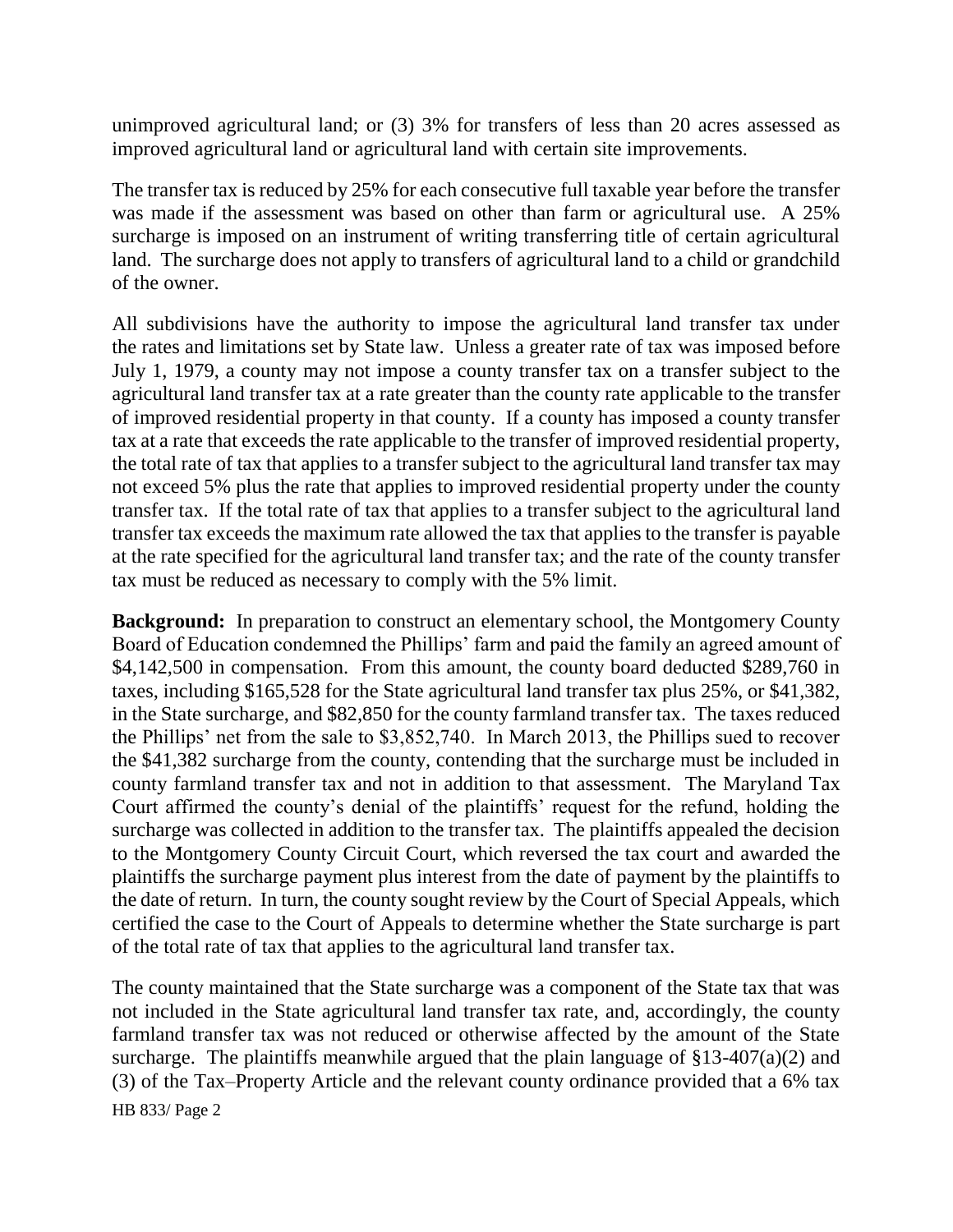ceiling applied to the total rate of tax, including the State surcharge, which was, by definition, a part of the State agricultural land transfer tax. Therefore, according to the plaintiffs, the county was required to reduce its farmland transfer tax in light of the State agricultural land transfer tax, including the State surcharge, so that the total transfer tax did not exceed the cap.

The Court of Appeals held that, as used under  $\S 13-407(a)(2)$  and (3), the phrase "total rate of tax that applies to a transfer subject to the agricultural land transfer tax" includes the State surcharge imposed under § 13-303(d). The court found that, by the plain language of § 13- 407(a)(2) and (3), the county farmland transfer tax is subject to and limited by the tax ceiling set forth in § 13- 407(a)(3), which clearly states that if the "total rate of tax that applies to a transfer exceeds" the tax ceiling set forth in  $\S$  13-407(a)(2) – which, for Montgomery County, is 6% (5% plus the rate that applies to improved residential property in the County, or  $1\%$ ) – the county must reduce its farmland transfer tax "as necessary to comply with the" tax ceiling. As specifically provided in  $\S$  13-407(a)(2) and (3), the tax ceiling includes "the total rate of tax that applies to a transfer[.]" The total rate of tax is easily determined through a simple mathematical calculation, *i.e.* dividing the total agricultural land transfer tax by the value of the agricultural portion of the land. Nothing in § 13-407 provides, explicitly or implicitly, that the tax ceiling is limited to the portion of agricultural land transfer taxes that is determined by base tax rates.

Continuing, the court found that the total rate of tax that applied to a transfer subject to the agricultural land transfer tax, as set forth in  $\S 13-407(a)(2)$  and (3), includes the State surcharge imposed by § 13-303(d). The court opined that the plain language of § 13-301(c)(2) was an expression of the General Assembly's intent to ensure that the State surcharge is a part of the agricultural land transfer tax and, thus, a part of the tax ceiling set forth in § 13-407(a)(2). The court noted that to adopt the county's interpretation that the State surcharge is not included in the State agricultural land transfer tax would render nugatory the definition of "agricultural land transfer tax" in  $\S$  13-301(c)(2).

HB 833/ Page 3 Moreover, the court observed that when amending the agricultural land transfer tax statutes in 2008, the General Assembly added the State surcharge as part of the State agricultural land transfer tax but did not modify the tax ceiling. In fact, the court opined that its interpretation of the statute is clearly supported by the legislative history of that 2008 amendment. The court stated that the legislative history demonstrates that the State surcharge is to be collected and distributed directly to the State and makes no mention whatsoever that the State surcharge is somehow exempt from the tax ceiling on the "total rate of tax" under  $\S$  13-407(a)(2). The court noted that the General Assembly declined to modify or otherwise raise the tax ceiling on the combined State agricultural land transfer tax and county agricultural land transfer tax that may be imposed. Absent any indication in the statutory language or the legislative history that the General Assembly did not intend the State surcharge to be a part of the State agricultural land transfer tax, the court rejected such a strained interpretation of the relevant statutes.